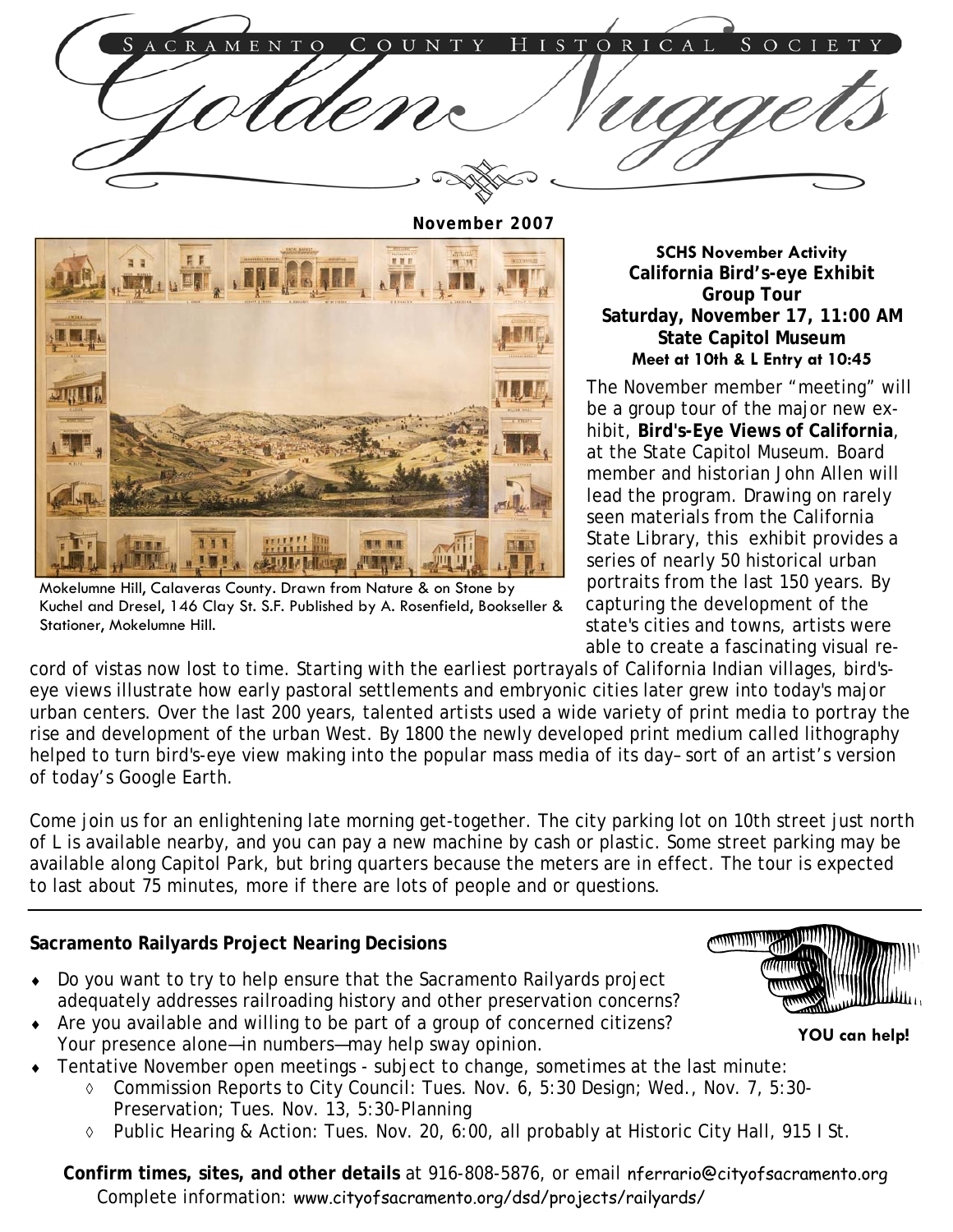### **Moving Experiences**

#### By Mary A. Helmich

Director John Ford offered viewers of his films a rather romantic impression of 19th century stage travel. With only a few passengers and a very photogenic Concord coach, the images Ford projected through his movies were more nostalgic than historic. In mid-19th century California, lightweight celerity wagons, mud wagons, spring wagons, and ambulances ruled the roads. Mules pulled these stages more often than sleek horses did.

The driver and conductor (or guard) sat on the bench at the front. Mail was secured beneath the driver's seat, in the "boot" at the back or, at times, inside. Some vehicles could carry luggage and extra passengers on the roof. However, mail was the first priority of the cross-continent stage companies—not passengers! Overland stages traveled continuously, day and night, with no more than brief stops at way stations for often poor food and no rest.

Through choking dust, constant heat, or intense cold, passengers huddled inside the stage, shoulder-to-shoulder, and three to a bench. Each had about 15 inches to call his own. Those stuck on the center bench of a large coach had only a leather strap to support their backs. Raphael Pumpelly, who rode the Butterfield Overland Mail stage west to Tucson, explained the interior seating arrangements:

> As the occupants of the front and middle seats faced each other, it was necessary for these six people to interlock their knees; and there being room inside for only ten of the twelve legs, each side of the coach was graced by a foot, now dangling near the wheel, now trying in vain to find a place of support. An unusually heavy mail in the boot, by weighing down the rear, kept those of us who were on the front seat constantly bent forward.

One stage passenger at Maricopa Wells exclaimed:

Eight of us inside, not able to stretch much. Mere lying a full length is a considerable part of the relief as sleeping in a good bed. In coach the knees get weary, the back bone gets crooked, and it can only be straightened by a severe effort, and every nerve, muscle tendon and bone has a little protest of its own to make upon the natural strain upon it...

Coaches had a lurching, rolling motion that increased with rough roads. Travelers often suffered from motion sickness—but without any refreshing sea breezes. The heat could be unbearable. Dust permeated every inch of clothing. Sweat, insects, and other irritating conditions made for an interesting, if not particularly pleasant trip.

Besides the heat, dirt and cold, there was the darkness to be experienced inside. Waterman L. Ormsby, the first through passenger on the westbound Butterfield Overland Mail and a reporter for the New York Herald, wrote feelingly of "the heavy mail wagon whizzing and whirling over the jagged rock… in comparative darkness… to feel oneself bouncing—now on the hard seat, now against the roof, and now against the side… was no joke."

On occasion passengers were required to get off the stage to relieve the fatigued teams or to push the vehicle. Ormsby recalled, "We were obliged actually to beat our mules with rocks to make them go the remaining five miles to the station, which is called Pinery…"



Passengers push a stage in the California gold fields. From Alonzo Delano's Pen Knife Sketches, 1853.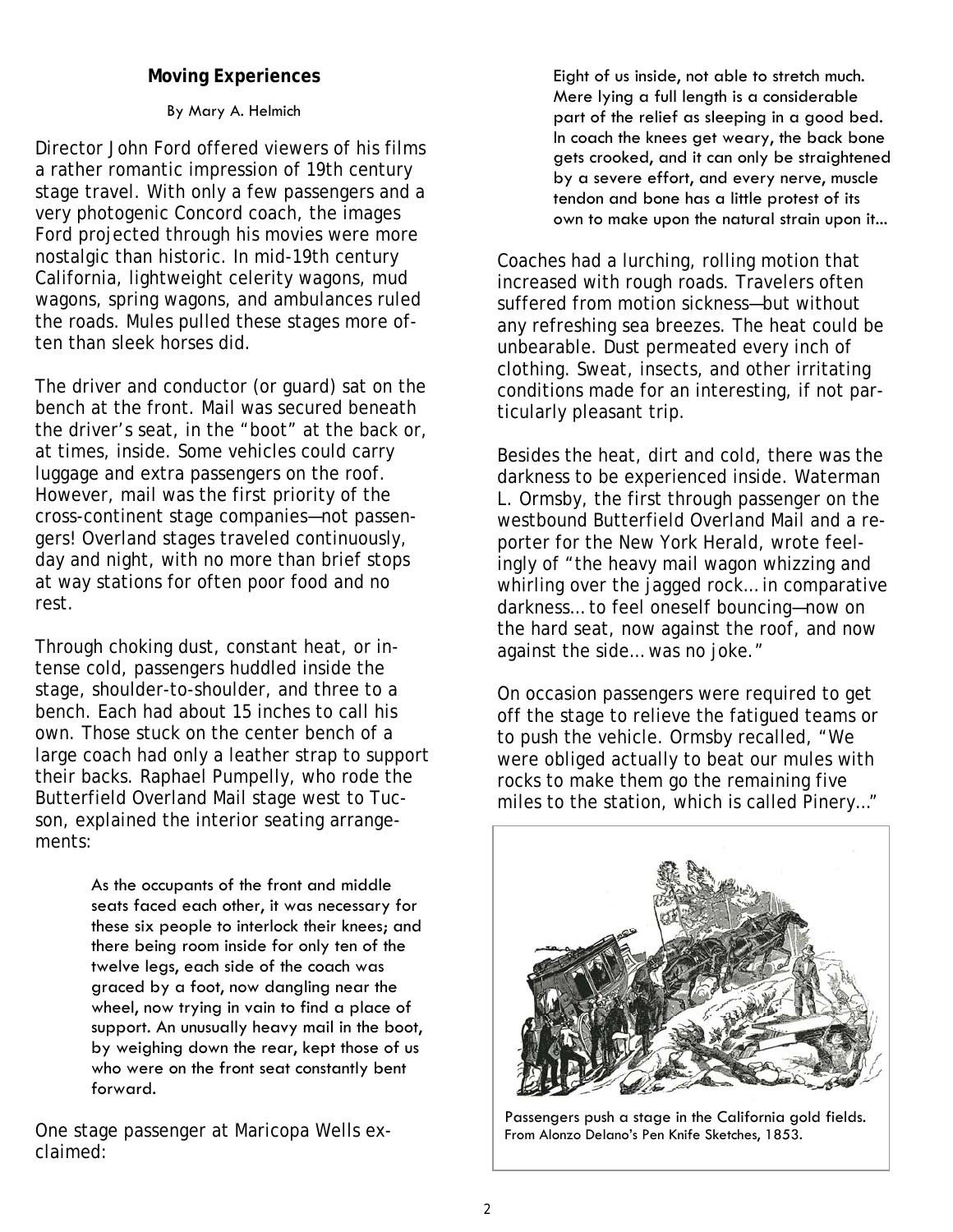If passengers chose to stay in a town or at a home station to seek relief from their journey, they could become stranded for a week or more before resuming their travels. A ticket did not guarantee the passenger the right or the pleasure of traveling on the next stage when another occupied the seat.

Next time you watch a Western film or a television rerun, reflect on the moving experiences of long-suffering 19th century stage passengers and enjoy the comforts and conveniences of 21st century travel.

Editor's note: Next September marks the 150th anniversary of the Butterfield Overland Mail line. In celebration, Golden Nuggets will offer more articles on early stages in California.

### **State Capitol Museum Volunteers Wanted**

On Wednesday, November 14, the California State Capitol Museum will host a Volunteer Recruitment Seminar focusing on the joys and benefits of being a volunteer at the State Capitol Museum. People interested in volunteering their time to share government history, lead historic room tours, greet visitors, interpret historic rooms, work at the information desk and re-enact historic events are welcome at this seminar.

Learn what is required to be a State Park volunteer at the State Capitol Museum. Hear personal experiences from current volunteers, understand training requirements, ask questions and have opportunity to apply for a State Capitol Museum volunteer position.

Prospective volunteers will be interviewed in January. Successful candidates will begin training classes in February. Volunteers may choose to research historic events, serve as Museum tour guides or participate in hands-on, interactive educational programs for school groups just to name a few. Volunteer training represents a serious commitment, but the hours are flexible—and the rewards can be tremendous. For further details about volunteering at the State Capitol Museum, or to register for the seminar, please call (916) 324-0312, x272 or email plarsen@parks.ca.gov.

<u> prodomnom monomnom monomnom</u> The Sacramento History Foundation announces the James E. Henley Internship Endowment honoring Jim's commitment to the Sacramento historical community Tax deductible checks may be made out to the Sacramento History Foundation. Mail to: SAMCC, 551 Sequoia Pacific Blvd., Sacramento, CA 95814 

#### **Coming in November from Big Tomato Press: "Gold on the Diamond Sacramento's Great Baseball Players,1886-1976"**

Sacramento had a great baseball history long before the Rivercats began playing ball in 2000. The Altas, Senators, Gilt Edge (named after a popular beer) and Solons teams all contributed great players and stories to Sacramento's baseball legacy.

In baseball historian Alan O'Connor's new book, the great players of the past step up to take their place on the diamond. O'Connor shows off his stunning collection of Sacramento baseball memorabilia as well as his encyclopedic and entertaining knowledge of the players, their records and their lives. Also covered are a short history of Sacramento ballparks, highlights of each decade and bios of managers and associates important to Sacramento baseball.

O'Connor recounts which player could hold seven baseballs at once in his huge hand, how 'Duster' Mails and 'Demon' Doyle earned their nicknames, and which star outfielder and slugger for the Solons saw the Enola Gay take off from Tinian Island in the South Pacific. He knew more than a few of the old players and his personal reminiscences make the book sparkle.

Many of Sacramento's great players went on the major leagues, and just as many of these 'local boys' retired to the Sacramento area becoming farmers, businessmen and lobbyists who left imprint on the region. O'Connor's fantastic collection of photos, trading cards, and program covers and memories make this book a necessary volume for any baseball fan's library.